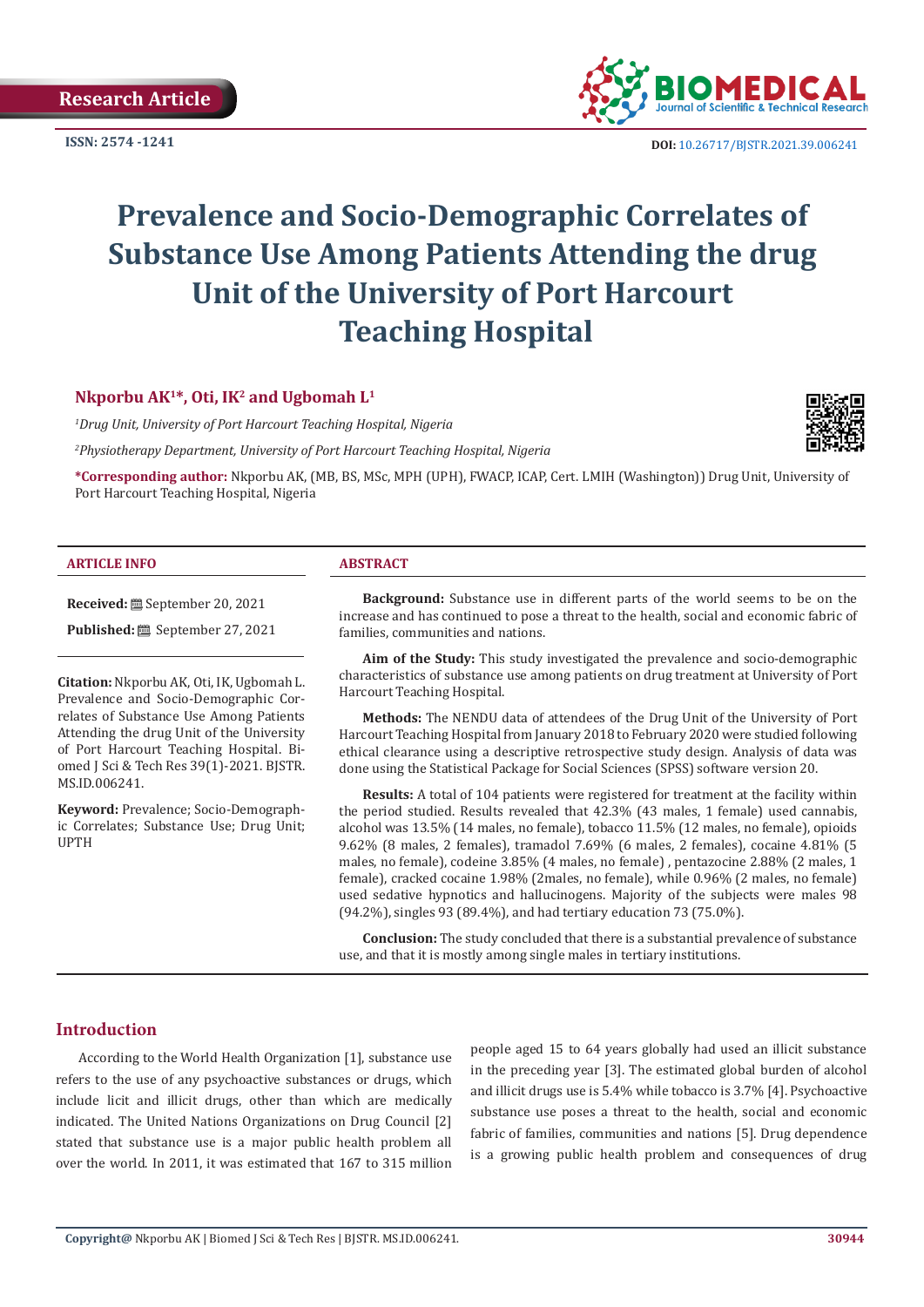dependence cost the community heavily [6]. This habit not only affects health, education and occupational career, but it also incurs a huge financial and social burden on the society.

A national survey of substance use conducted among 10,609 Nigerians aged 15-64 years in the six geopolitical zones of the country recorded a lifetime prevalence of 39% for alcohol, 6.6% for cannabis and 12.2% for cigarettes [7]. In Nigeria, the most common types of used substances include stimulants and amphetamines such as caffeine, tobacco, nicotine, ephedrine; hallucinogens such as marijuana and narcotics such as heroine and codeine. Others include alcohol and sedatives [8]. These substances are largely used due to the belief that they relieve stress and anxiety, and some of them induce sleep, ease tension, cause relaxation or help users to forget their problems. The consequences of their abuse could result in physical dependence [8].

The United Nations Organizations on Drug Council [2] submitted that prevalence of any drug use in Nigeria is estimated at 14.4 per cent or 14.3 million people aged between 15 and 64 years; a situation which implies that the extent of drug use in Nigeria is comparatively high when compared with the 2016 global annual prevalence of any drug use of 5.6 per cent among the adult population. Accordingly, one in seven persons aged 15-64 years in Nigeria had used a drug (other than tobacco and alcohol) in the past year [2]. The social consequences of drug use are also evident in Nigeria. Some of which include disruption in family lives, loss in productivity and legal problems as a consequence of drug use in their communities. Also, some individuals in the general population had experienced negative consequences due to other peoples' drug use in their families, workplace and communities [5].

Despite the highly reported consequences of substance use, in different parts of the world including Nigeria, a good number of individuals' reports being addicted to specific drugs and presents at healthcare facilities for medical assistance [4]. In fact, in University of Port Harcourt Teaching Hospital, Rivers State Nigeria, some people who have willingly presented themselves for clinical counseling are currently on drug rehabilitation. Nonetheless, there is dearth of evidence on the prevalence of substance use disorders in Nigerian communities, a situation which justifies the need for this study on the prevalence and socio-demographic correlates of substance use disorders among individuals on drug rehabilitation in University of Port Harcourt Teaching Hospital.

# **Methodology (Materials and Method)**

### **Study Design**

Descriptive retrospective design was used in this study.

#### **Study Subjects**

The target population consisted of all adult males and females on drug rehabilitation in University of Port Harcourt Teaching. Only subjects who been on drug rehabilitation for a minimum period of six months and were willing to participate were included in the study. The study was conducted from January 2018 to February 2020. A sample size of 104 subjects was selected using the purposive sampling technique. Sample size determination was done using sample size determination formula by Cochran as shown below:

$$
N = Z2P (1-P)/d2
$$

Where N= Sample size

- P= Prevalence of drug use =  $(6.6\%)$  =  $[0.066]$  [7].
- d= Sampling error that can be tolerated (0.05)
- Z= Level of Significance
- N= 1.962 0.066(1-0.066)/0.0025
- = 0.2368115904 (0.856)/0.0025
- =94.725
- =94.7

10% non-respondent= 94.7 of 10% =9.47

N=94.7+9.47=104.17

#### **Data Collection**

The Nigerian Epidemiological Network on Drug use for drug patients who attended UPTH treatment facility from January 2018 to February 2020 were retrieved and used in the study following ethical clearance.

#### **Data Analysis**

Analysis of data was done using the Statistical Package for Social Sciences (SPSS) software version 20.

#### **Results**

Table 1 shows that majority of the respondents were males, 94.2%, had tertiary education, 75.0% and were single, 89.4%.

Table 2 shows that sex of individuals influences their substance use behaviour, as majority of the respondents that uses substances/ drugs were males (P<0.05).

Table 3 shows that marital status of individuals influences their substance use behaviour, as majority of the respondents that uses substances/drugs were singles (P<0.05).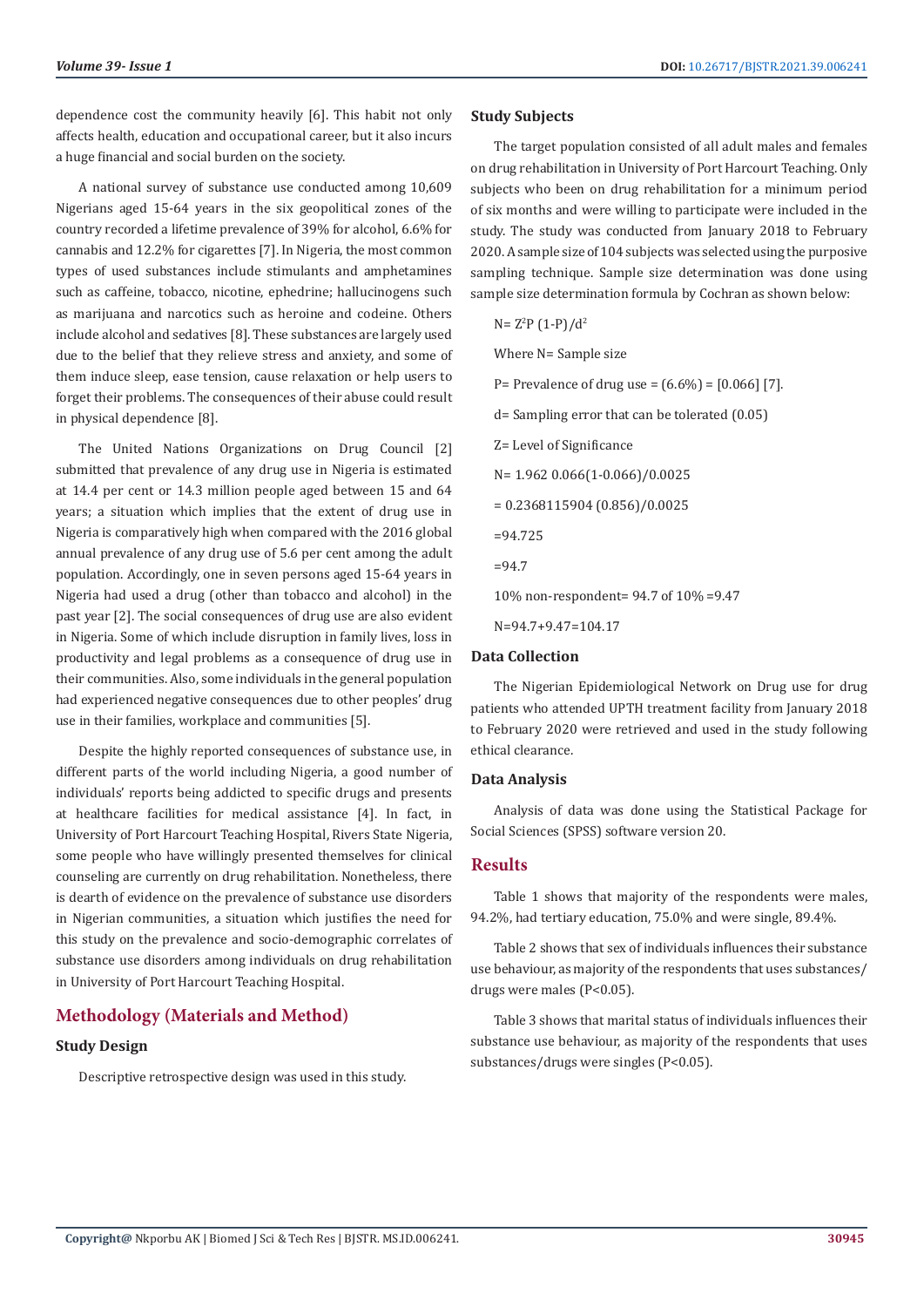Harcourt Teaching Hospital. Out of the 104 respondents, 42.3% use cannabis, 13.5% consume alcohol, 11.5% use tobacco, 9.62% use opioids, 7.69% use Tramadol, 4.81% use cocaine, 3.85% use codeine, 2.88% use Pentazocine,1.98% use cracked cocaine, while

Table 4 shows that educational status of individuals influence their substance use behaviour, as majority of the respondents that uses substances/drugs had tertiary education (P<0.05).

Table 5 shows the prevalence of substance use disorders among individuals on drug rehabilitation in University of Port

0.96% use sedative hypnotics and hallucinogens.

**Table 1:** Socio-Demographic Characteristics of the Subjects (n=104).

| <b>Variables</b>      | <b>Categories</b>  | Frequency | Percentage %) |
|-----------------------|--------------------|-----------|---------------|
| Sex                   | Male               | 98        | 94.2          |
|                       | Female             | b         | 5.8           |
| Education             | Secondary          | 26        | 25            |
|                       | Tertiary           | 78        | 75            |
| <b>Marital Status</b> | Single             | 93        | 89.4          |
|                       | Married            | 9         | 8.7           |
|                       | Divorced/Separated | ∍         | 1.92          |
|                       | Widowed            |           | 0.96          |

**Table 2:** Sex of Subjects and Use of Substances among Individuals on Drug Rehabilitation in University of Port Harcourt Teaching Hospital (n=104).

| S/N |                         | <b>Sex</b>     |                          |  |
|-----|-------------------------|----------------|--------------------------|--|
|     | Substance of use/misuse | Male           | Female                   |  |
|     | Cannabis                | 43             |                          |  |
| 2   | Opioids                 | 8              | $\overline{2}$           |  |
| 3   | Cocaine                 | 5              | $\overline{\phantom{0}}$ |  |
| 4   | Cracked cocaine         | 2              |                          |  |
| 5   | Pentazocine             | C              |                          |  |
| 6   | Tramadol                | 6              | $\overline{c}$           |  |
| 7   | Alcohol                 | 14             | $\overline{\phantom{a}}$ |  |
| 8   | Codeine                 | $\overline{4}$ | $\overline{\phantom{a}}$ |  |
| 9   | Tobacco                 | 12             | $\overline{\phantom{0}}$ |  |
| 10  | Sedative hypnotics      |                |                          |  |
| 11  | Hallucinogen            |                |                          |  |

**Table 3:** Marital Status of Subjects and Use of Substances among Individuals on Drug Rehabilitation in University of Port Harcourt Teaching Hospital (n=104).

| S/N | Substance of use/<br>misuse | <b>Marital Status</b> |                          |                          |                          |
|-----|-----------------------------|-----------------------|--------------------------|--------------------------|--------------------------|
|     |                             | Single                | <b>Married</b>           | <b>Divorced</b>          | Widowed                  |
|     | Cannabis                    | 44                    |                          |                          | $\overline{\phantom{a}}$ |
| 2   | Opioids                     | 9                     |                          |                          |                          |
| 3   | Cocaine                     | 5                     | $\overline{\phantom{a}}$ | $\overline{\phantom{a}}$ | $\overline{\phantom{a}}$ |
| 4   | Cracked cocaine             | ำ                     | $\overline{\phantom{a}}$ |                          | ٠                        |
| 5   | Pentazocine                 |                       |                          |                          |                          |
| 6   | Tramadol                    | 8                     |                          | $\overline{\phantom{a}}$ | $\overline{\phantom{a}}$ |
|     | Alcohol                     | 12                    | $\overline{\mathcal{L}}$ | 2                        |                          |
| 8   | Codeine                     | 4                     |                          |                          |                          |
| 9   | Tobacco                     | 11                    |                          | $\overline{\phantom{a}}$ | $\overline{\phantom{a}}$ |
| 10  | Sedative hypnotics          |                       | $\overline{\phantom{a}}$ | $\overline{\phantom{a}}$ |                          |
| 11  | Hallucinogen                |                       |                          |                          |                          |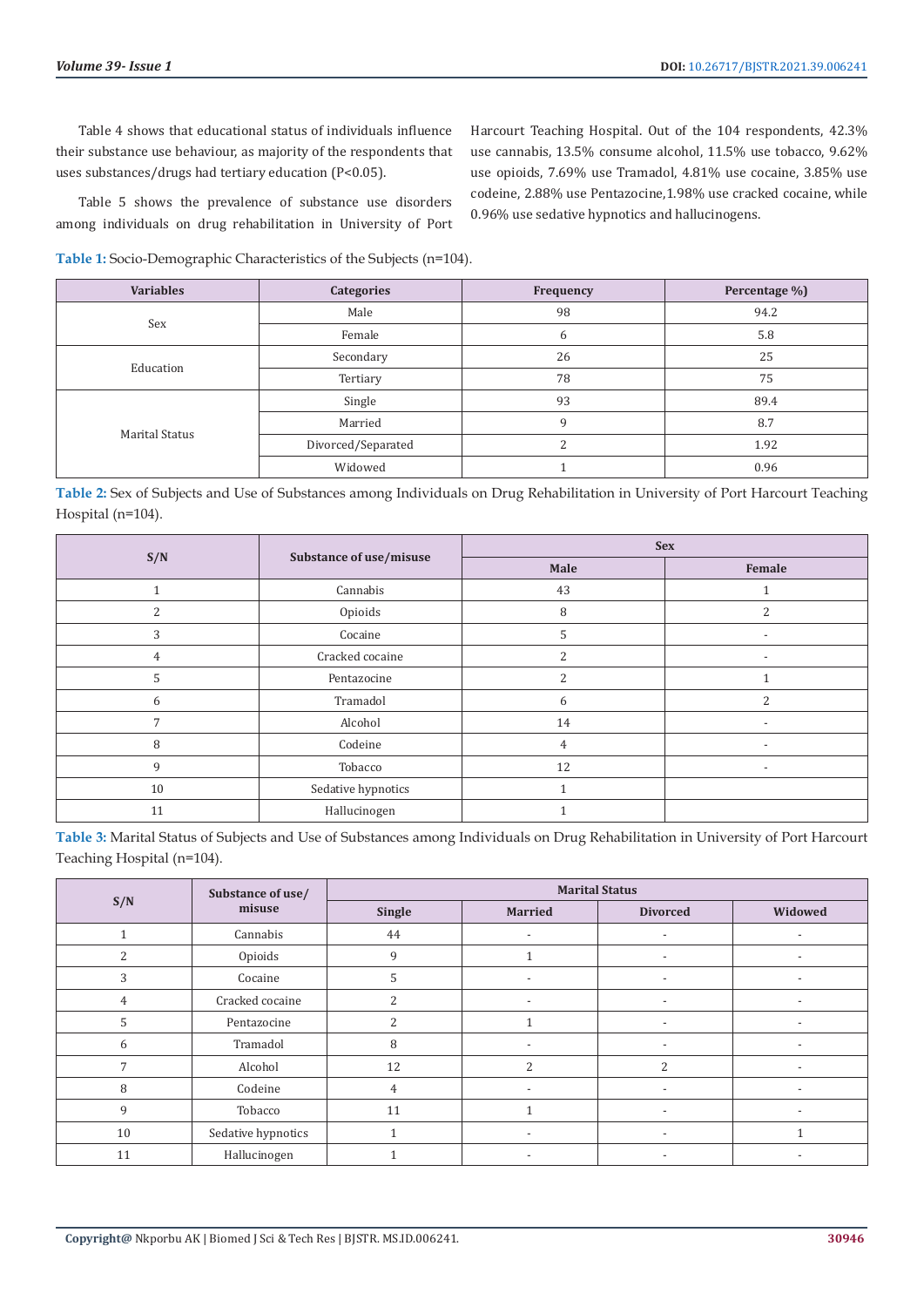|     | Substance of use/misuse | <b>Education</b>         |                 |  |
|-----|-------------------------|--------------------------|-----------------|--|
| S/N |                         | Secondary                | <b>Tertiary</b> |  |
|     | Cannabis                | 6                        | 38              |  |
|     | Opioids                 |                          | 9               |  |
| 3   | Cocaine                 | $\overline{\phantom{a}}$ | 5               |  |
| 4   | Cracked cocaine         | $\overline{\phantom{a}}$ | $\overline{c}$  |  |
| 5   | Pentazocine             |                          | 2               |  |
| 6   | Tramadol                |                          | $\overline{ }$  |  |
| 7   | Alcohol                 | 4                        | 10              |  |
| 8   | Codeine                 |                          | 3               |  |
| 9   | Tobacco                 | $\mathcal{L}$            | 10              |  |
| 10  | Sedative hypnotics      | $\overline{\phantom{a}}$ |                 |  |
| 11  | Hallucinogen            |                          |                 |  |

**Table 4:** Educational Status of Subjects and Use of Substances among Individuals on Drug Rehabilitation in University of Port Harcourt Teaching Hospital (n=104).

**Table 5:** Prevalence of Substance Use Disorders among Individuals on drug Rehabilitation in University of Port Harcourt Teaching Hospital (N=104).

| S/N            | <b>Substance of Use</b> | Frequency | Percentage (%) | Rank             |
|----------------|-------------------------|-----------|----------------|------------------|
|                | Cannabis                | 44        | 42.3           | 1 <sup>st</sup>  |
| 2              | Opioids                 | 10        | 9.62           | 4 <sup>th</sup>  |
| 3              | Cocaine                 | 5         | 4.81           | 6 <sup>th</sup>  |
| 4              | Cracked cocaine         | 2         | 1.92           | <b>g</b> th      |
| 5              | Pentazocine             | 3         | 2.88           | 8 <sup>th</sup>  |
| 6              | Tramadol                | 8         | 7.69           | 5 <sup>th</sup>  |
| $\overline{7}$ | Alcohol                 | 14        | 13.5           | 2 <sup>nd</sup>  |
| 8              | Codeine                 | 4         | 3.85           | 7 <sup>th</sup>  |
| 9              | Tobacco                 | 12        | 11.5           | 3 <sup>rd</sup>  |
| 10             | Sedative hypnotics      |           | 0.96           | $10^{\text{th}}$ |
| 11             | Hallucinogen            |           | 0.96           | 10 <sup>th</sup> |

# **Discussion**

The study findings revealed an increasing prevalence of substance use. Out of the 104 respondents, 42.3% used cannabis, 13.5% consumed alcohol, 11.5% used tobacco, 9.62% used opioids, 7.69% used Tramadol, 4.81% used cocaine, 3.85% used codeine, 2.88% used Pentazocine, 1.98% used cracked cocaine, while 0.96% used sedative hypnotics and hallucinogens. These results agree with the findings of Oshodin [8], Adamson et al. [7], Morello et al. [9] and Jegede et al. [10]. Generally, cannabis, alcohol and tobacco appear cheaper and more readily available to the average Nigerian drug user than the other substances, a situation that explains why they are more prevalent. This may not be the case in other sub-Saharan African countries and the rest of the world.

It was also discovered that sex, marital and educational status of individuals influence their substance use behaviour, as majority of the subjects were males 98 (94.2%), singles 93 (89.4%), and had tertiary education 73 (75.0%). These results are in consonance with the assertion of Okpataku [11]. The married ones were less likely to use drugs etc. A possible reason for this socio-demographic correlate could be that males are usually more adventurous than the female folks! Although this assertion may be considered true to a large extent, it is actually not absolute as Adolfo et al. [12] in their study reported otherwise. They found out that drug use was more prevalent among women. The possible reason for this difference could be that of setting and culture. Whereas this present study was conducted in Port Harcourt, South-South Nigeria, Adolfo et al. [12] conducted theirs in Spain, Europe. On the other hand, drug use being more prevalent among singles could be due to the fact that they generally have more freedom and less restriction in the adventures of life more than the married, divorced and widowed etc. Also, the fact that most of the drug users had tertiary education explains the fact that growth, peer pressure or exposure to a higher degree of thinking/learning could actually predispose one to certain habits